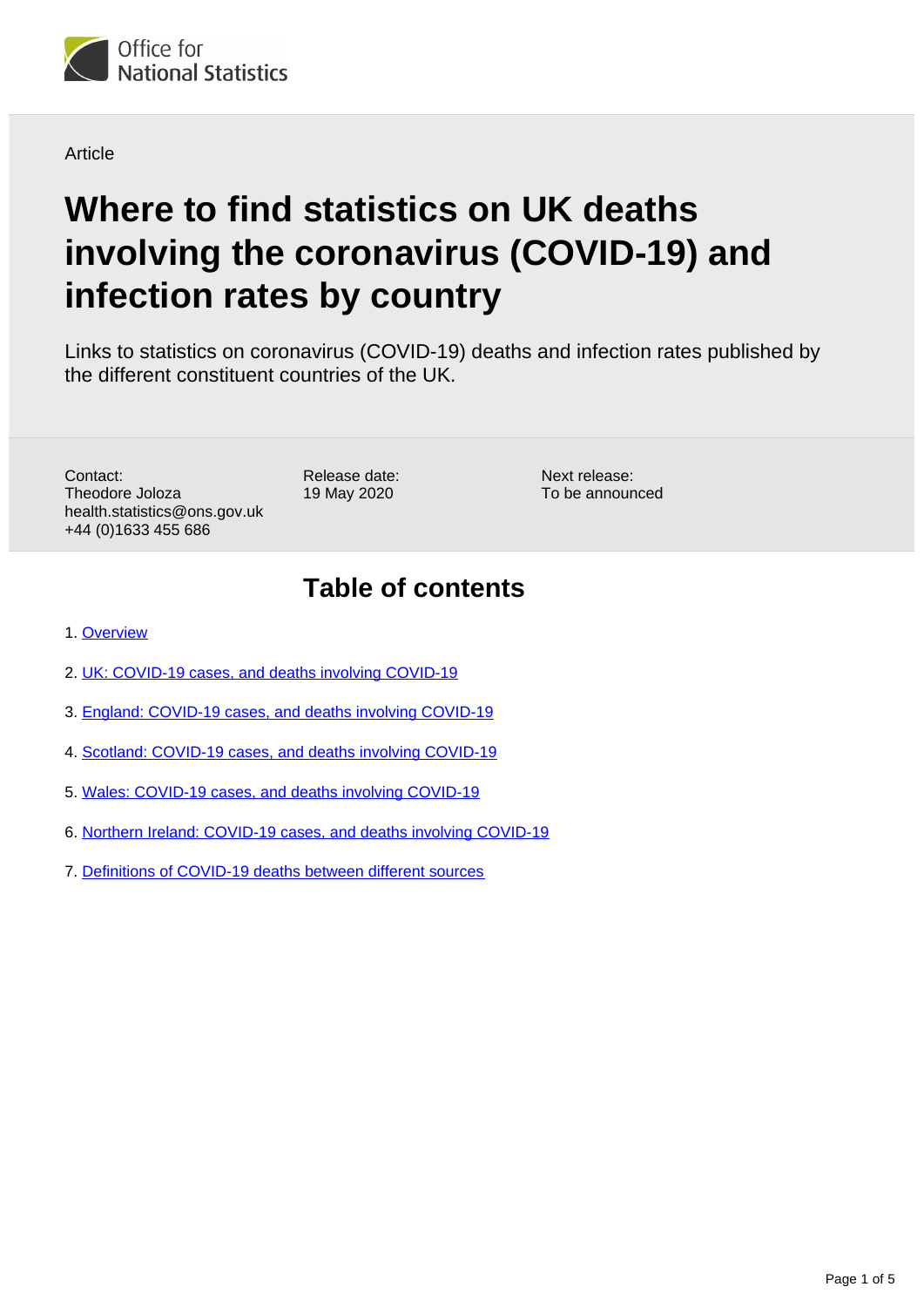## <span id="page-1-0"></span>**1 . Overview**

The recording of coronavirus (COVID-19) deaths and infections is a complex picture for the UK. The recording of health and death statistics in the UK is devolved, with information being produced on a number of government websites. This page has been created to provide links to COVID-19-related statistics across the UK to help users to find the data and information they want. These include deaths involving COVID-19 and infection rates.

There are two broad ways of counting COVID-19 deaths across the UK: statistics reported through health and care organisations, usually focused on cases where a positive test for COVID-19 has been confirmed, and statistics reported through the process of death registration, where COVID-19 is mentioned on the death certificate.

There are differences in coverage and timeliness of the various sources of data. To assist in providing an understanding of some of these differences, the Office for National Statistics (ONS), in conjunction with relevant government agencies, have published transparency statements on the different uses of figures on deaths from [COVID-19 published by the Department of Health and Social Care \(DHSC\) and the ONS](https://www.ons.gov.uk/news/statementsandletters/thedifferentusesoffiguresondeathsfromcovid19publishedbydhscandtheons) and on [the statistics on](https://www.ons.gov.uk/news/statementsandletters/publicationofstatisticsondeathsinvolvingcovid19incarehomesinenglandtransparencystatement)  [deaths involving COVID-19 in care homes in England](https://www.ons.gov.uk/news/statementsandletters/publicationofstatisticsondeathsinvolvingcovid19incarehomesinenglandtransparencystatement).

## <span id="page-1-1"></span>**2 . UK: COVID-19 cases, and deaths involving COVID-19**

Statistics on coronavirus (COVID-19) cases (infections) and deaths are available at the UK level to provide a broad picture of how the COVID-19 pandemic is affecting the UK.

## **Released daily**

#### [COVID-19 in the UK: daily cases and risk level](https://www.gov.uk/guidance/coronavirus-covid-19-information-for-the-public#number-of-cases-and-deaths)

The Department of Health and Social Care (DHSC) publishes daily surveillance figures on COVID-19 infections and COVID-19 deaths for the UK as a whole and its constituent countries. The statistics are compiled by data provided to DHSC from public health bodies across the devolved nations. For deaths, the statistics are based on occurrences in all settings, not just in hospitals, and include those with a positive test for COVID-19.

#### [COVID-19 in the UK: daily](https://coronavirus.data.gov.uk/)

Public Health England produces a dashboard that breaks the figures down by constituent country of the UK, regions and local authority. The sources of data are the same as those in the DHSC publication, but this source provides more detail.

### **Released weekly**

[Deaths registered weekly in England and Wales, provisional](https://www.ons.gov.uk/peoplepopulationandcommunity/birthsdeathsandmarriages/deaths/datasets/weeklyprovisionalfiguresondeathsregisteredinenglandandwales)

A UK week-on-week comparison of COVID-19 deaths is included in [Section 7 of the Office for National Statistics](https://www.ons.gov.uk/peoplepopulationandcommunity/birthsdeathsandmarriages/deaths/bulletins/deathsregisteredweeklyinenglandandwalesprovisional/weekending8may2020#deaths-registered-in-the-uk)  [\(ONS\) weekly deaths for England and Wales publication.](https://www.ons.gov.uk/peoplepopulationandcommunity/birthsdeathsandmarriages/deaths/bulletins/deathsregisteredweeklyinenglandandwalesprovisional/weekending8may2020#deaths-registered-in-the-uk) The accompanying data tables now also include a breakdown of data based on death registrations for each of the four constituent countries of the UK.

## <span id="page-1-2"></span>**3 . England: COVID-19 cases, and deaths involving COVID-19**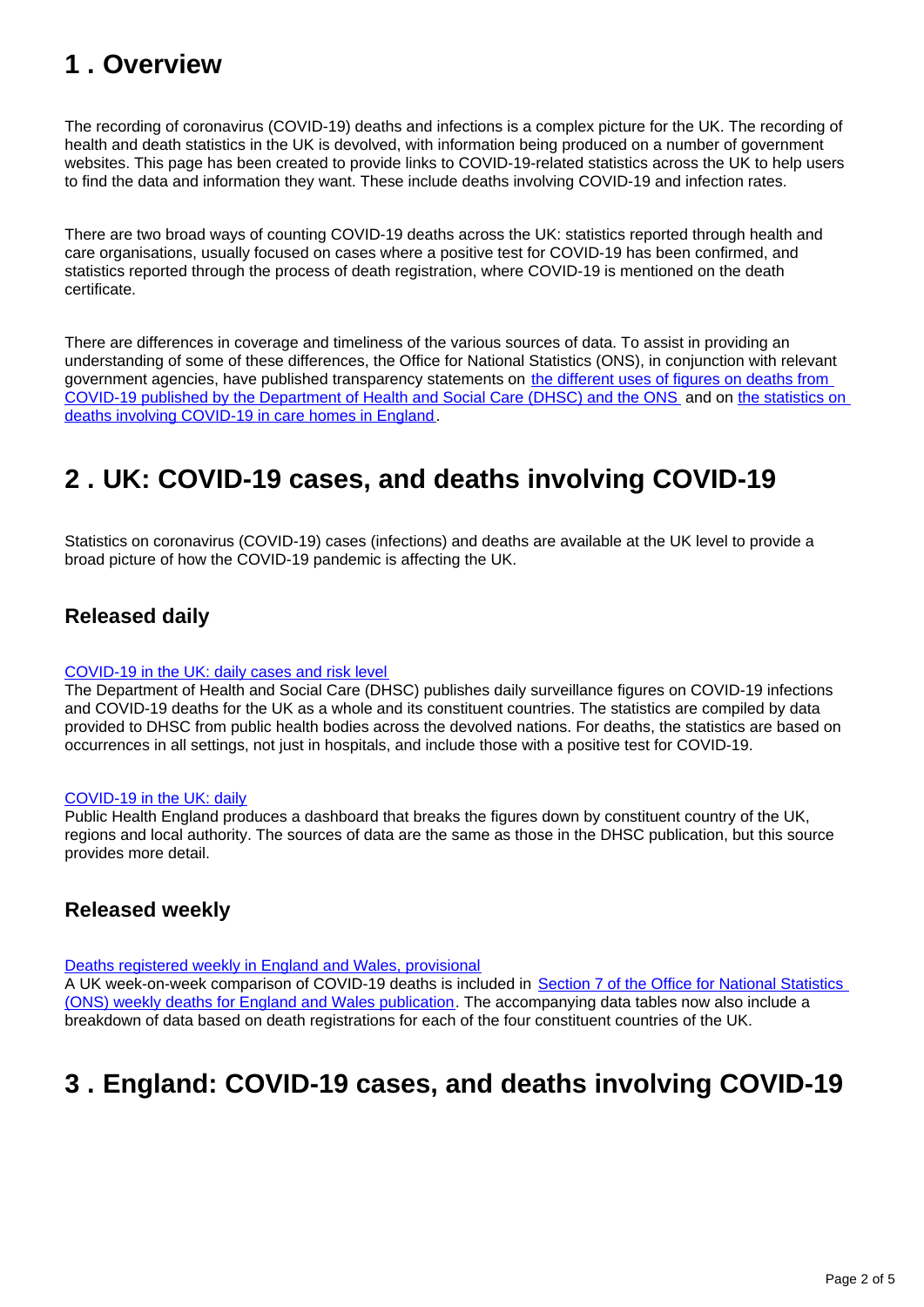## **Released daily**

#### [Coronavirus \(COVID-19\) in the UK: daily](https://coronavirus.data.gov.uk/)

This is the coronavirus (COVID-19) in the UK daily update from Public Health England referred to in Section 2. It includes a breakdown of deaths and laboratory-confirmed case counts for England and each English region. It also includes a UK overview based on data received by the Department of Health and Social Care (DHSC) from the devolved administrations.

#### [COVID-19 daily deaths in England](https://www.england.nhs.uk/statistics/statistical-work-areas/covid-19-daily-deaths/)

NHS England publishes figures of the number of people who have died in hospitals in England and had tested positive for COVID-19 at time of death or where COVID-19 was mentioned on the death certificate.

### **Released weekly**

#### [Deaths registered weekly in England and Wales, provisional](https://www.ons.gov.uk/peoplepopulationandcommunity/birthsdeathsandmarriages/deaths/datasets/weeklyprovisionalfiguresondeathsregisteredinenglandandwales)

The Office for National Statistics (ONS) publishes weekly deaths for England and Wales based on death registrations. The dataset contains breakdowns of data by place of death, region and age groups. Figures are presented by date of registration and separately by date of occurrence of death. The dataset also includes a breakdown of data published for each of the four constituent countries of the UK.

#### [Comparison of weekly death occurrences in England and Wales](https://www.ons.gov.uk/peoplepopulationandcommunity/healthandsocialcare/causesofdeath/articles/comparisonofweeklydeathoccurrencesinenglandandwales/latest)

This short article accompanies the weekly ONS deaths release and explains the differences between various data sources that report on COVID-19 deaths and includes more detailed information on deaths in care homes from the Care Quality Commission (CQC) and Care Inspectorate Wales.

#### [Weekly COVID-19 surveillance report](https://www.gov.uk/government/news/weekly-covid-19-surveillance-report-published)

Public Health England summarises weekly information from the surveillance systems that are used to monitor the COVID-19 pandemic in England, including deaths.

#### [Deaths in care homes notified to the CQC in England](https://www.ons.gov.uk/peoplepopulationandcommunity/birthsdeathsandmarriages/deaths/datasets/numberofdeathsincarehomesnotifiedtothecarequalitycommissionengland)

The ONS and the CQC publish provisional counts of deaths involving COVID-19 among care home residents based on required notification by care home providers to the CQC.

#### [Weekly COVID-19 outbreaks in care homes](https://www.gov.uk/government/statistical-data-sets/covid-19-number-of-outbreaks-in-care-homes-management-information)

Public Health England publishes the number and percentage of care homes reporting a suspected or confirmed outbreak of COVID-19 by local authorities, regions and Public Health England centres.

## <span id="page-2-0"></span>**4 . Scotland: COVID-19 cases, and deaths involving COVID-19**

### **Released daily**

#### [Coronavirus \(COVID-19\): daily data for Scotland](https://www.gov.scot/publications/coronavirus-covid-19-daily-data-for-scotland/)

The Scottish Government publishes a daily estimate of coronavirus (COVID-19) tests carried out and their outcomes, including number of patients in hospitals. This includes a cumulative number of deaths of those who had tested positive.

#### [Coronavirus: daily summary of cases and deaths](https://www.arcgis.com/apps/opsdashboard/index.html#/658feae0ab1d432f9fdb53aa082e4130)

Public Health Scotland also produces a daily summary of COVID-19 cases and deaths to complement the daily Scottish Government publication.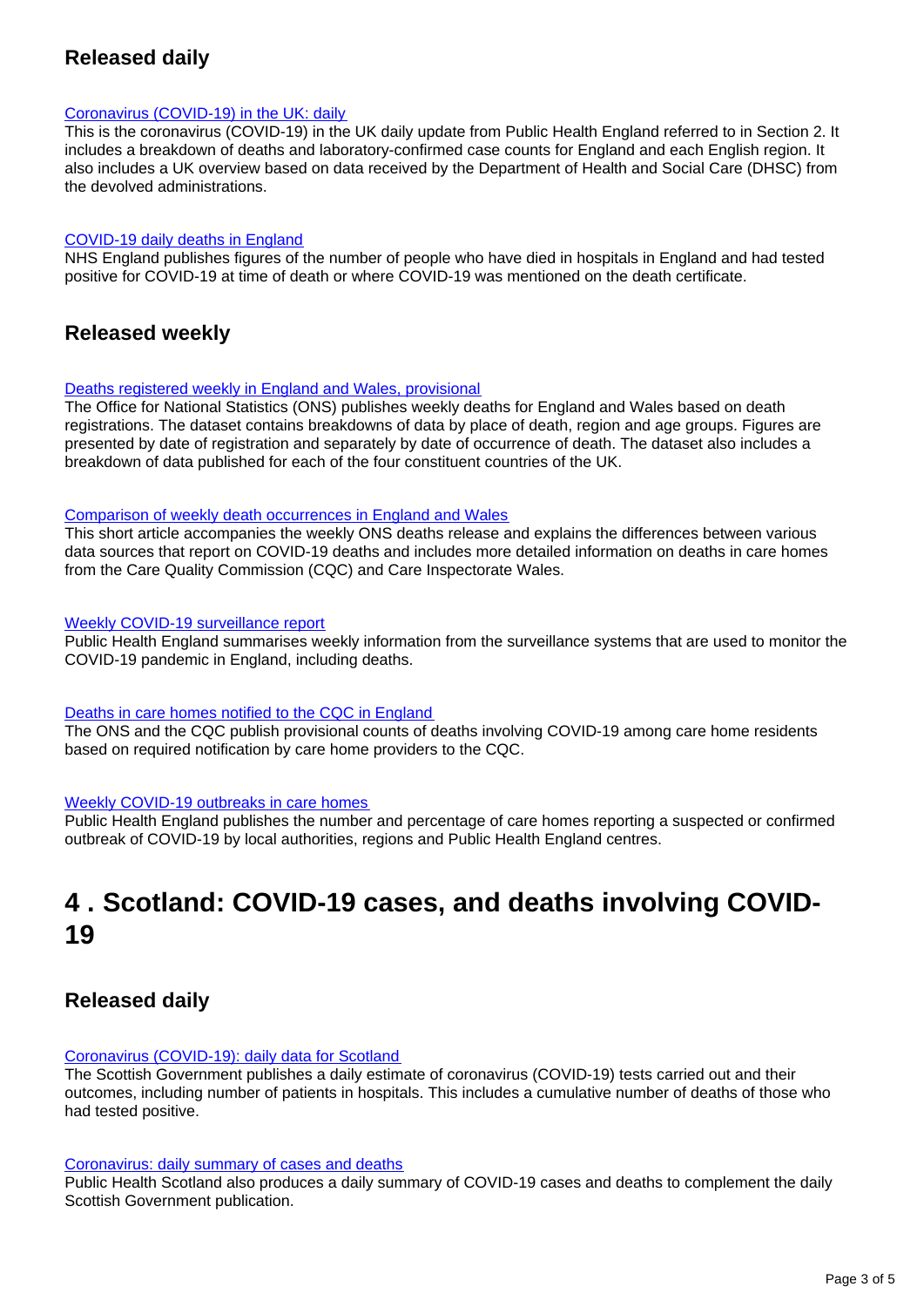### **Released weekly**

#### [Deaths involving COVID-19 in Scotland](https://www.nrscotland.gov.uk/covid19stats)

The National Records of Scotland produces a weekly update of deaths related to COVID-19 in Scotland based on death registrations. These are updated every Wednesday and include all deaths where COVID-19 (including suspected cases) was mentioned on the death certificate.

## <span id="page-3-0"></span>**5 . Wales: COVID-19 cases, and deaths involving COVID-19**

### **Released daily**

#### [Rapid coronavirus \(COVID-19\) surveillance](https://public.tableau.com/profile/public.health.wales.health.protection#!/vizhome/RapidCOVID-19virology-Public/Headlinesummary)

Public Health Wales publishes a daily update on the cases of newly reported and cumulative deaths total. The figures include those who were hospitalised or care home residents where a positive coronavirus (COVID-19) test has been confirmed and clinicians suspect that it was the causative factor.

### **Released weekly**

#### [Deaths registered weekly in England and Wales, provisional](https://www.ons.gov.uk/peoplepopulationandcommunity/birthsdeathsandmarriages/deaths/datasets/weeklyprovisionalfiguresondeathsregisteredinenglandandwales)

The Office for National Statistics (ONS) publishes weekly deaths for England and Wales based on death registrations. The dataset contains breakdowns of data by place of death, region and age groups. The dataset also includes a breakdown of data published for each of the four constituent countries of the UK.

#### [Comparison of weekly death occurrences in England and Wales](https://www.ons.gov.uk/peoplepopulationandcommunity/healthandsocialcare/causesofdeath/articles/comparisonofweeklydeathoccurrencesinenglandandwales/latest)

This short article accompanies the weekly deaths release and explains the differences between various data sources that report on COVID-19 deaths and includes more detailed information on deaths in care homes from the Care Quality Commission (CQC) and Care Inspectorate Wales.

#### [NHS activity and capacity during the COVID-19 pandemic](https://gov.wales/nhs-activity-and-capacity-during-coronavirus-covid-19-pandemic-30-april-2020)

The weekly Welsh Government publication on NHS activity and capacity during the COVID-19 pandemic includes number of cases, deaths and hospitalisations, among other statistics.

## <span id="page-3-1"></span>**6 . Northern Ireland: COVID-19 cases, and deaths involving COVID-19**

### **Released daily**

#### [Coronavirus \(COVID-19\) surveillance statistics](https://app.powerbi.com/view?r=eyJrIjoiZGYxNjYzNmUtOTlmZS00ODAxLWE1YTEtMjA0NjZhMzlmN2JmIiwidCI6IjljOWEzMGRlLWQ4ZDctNGFhNC05NjAwLTRiZTc2MjVmZjZjNSIsImMiOjh9)

The Department of Health (DoH) in Northern Ireland publishes daily coronavirus (COVID-19) surveillance statistics for Northern Ireland. These statistics include the number of new cases and deaths where there was a positive test as well as the cumulative total broken down by age group, local government district and date of test or death. Information on tests, hospital admissions, hospital capacity and care home outbreaks is also included on the dashboard.